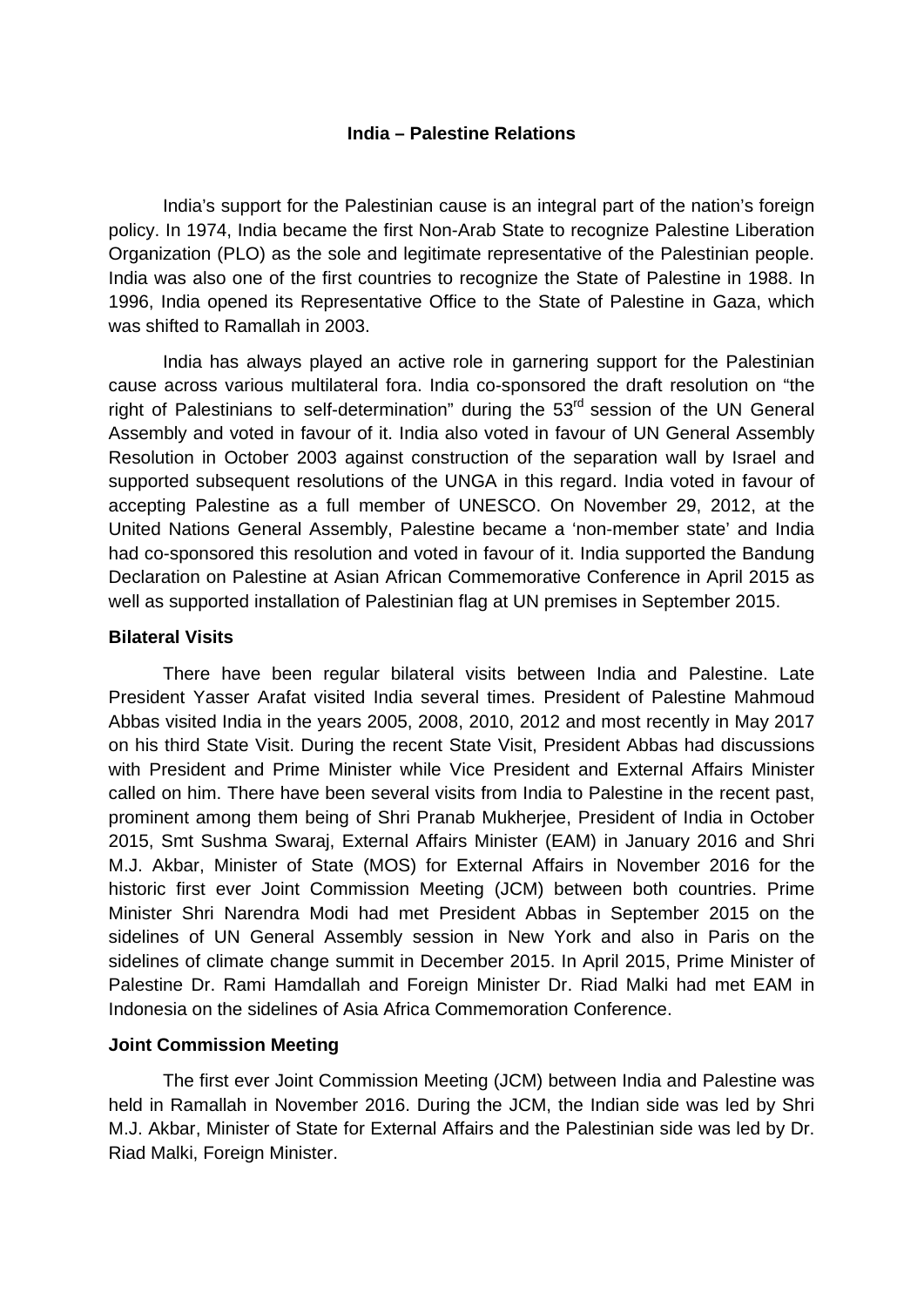### **Foreign Office Consultations**

The first ever Foreign Office Consultations (FOCs) between India and Palestine were held in Ramallah in May, 2015. The second round of FOCs was held in New Delhi in April 2017. For the FOCs, the Joint Secretary (WANA), MEA leads the Indian side while Assistant Minister for Asia, Africa and Australia in Palestinian Ministry of Foreign Affairs leads the Palestinian side.

### **Projects implemented and under implementation**

Apart from the strong political support to the Palestinian cause at bilateral and international levels, India has been extending various forms of economic assistance to the Palestinian people. Government of India supported the construction of Jawaharlal Nehru Library at the Al Azhar University in Gaza city and the Mahatma Gandhi Librarycum-Student Activity Centre at the Palestine Technical College at Deir Al Balah in the Gaza Strip. India provided a plot of land and constructed a chancery building for the Embassy of Palestine in New Delhi.

Two schools were built in Palestine in 2015 through aid provided by India. Government of India has set up an India-Palestine Centre of Excellence in ICT and Innovation in Al Quds University, Abu Dis in 2015 and another ICT centre in Ramallah in 2016. Phase I of the work on the project for Equipping Vocational Training Centers in Palestine was completed in November 2016 with the supply and setting up of equipment at VTC (Vocational Training Centre), Yatta and PPU (Palestine Polytechnic University), Hebron. During the visit of President of India to Palestine in October 2015, India announced five more projects (worth \$17.79 million) for Palestine. These projects include a Palestine India Techno Park in Ramallah (\$12 million), Palestine Institute of Diplomacy (\$4.5 million) in Ramallah, and India-Palestine Centre of Excellence in ICT in Gaza (\$1 million). During the visit of MOS in November 2016, he along with President of Palestine jointly laid the foundation stone for the construction of Palestine India Techno Park Project in Ramallah. The construction of the Institute of Diplomacy of the Ministry of Foreign Affairs in Ramallah is about to commence shortly.

India, Brazil, South Africa (IBSA) Fund has also funded five projects in Palestine, out of which two are completed (Indoor Multipurpose Sports Complex, Ramallah and Phase I of Al Quds hospital, Gaza), two are nearing completion (Phase II of Al Quds hospital, Gaza and Rehabilitation Centre, Nablus) and the work has started on the fifth one (Atta Habib Medical Center, Gaza).

### **Memorandums of Understanding**

In 1997, an MoU between India and Palestine was signed, which provides for promoting scientific, technical and industrial cooperation including provision of training facilities in specialized areas and undertaking of mutually agreed projects. During the visit of President Abbas to India in 2012 three MoUs were signed in the field of setting up a Centre of Excellence in IT, Building of two schools in Palestine and providing equipment and training to Vocational Training Centers in Palestine. During the visit of President of India to Palestine in October 2015, six MOUs were signed; one between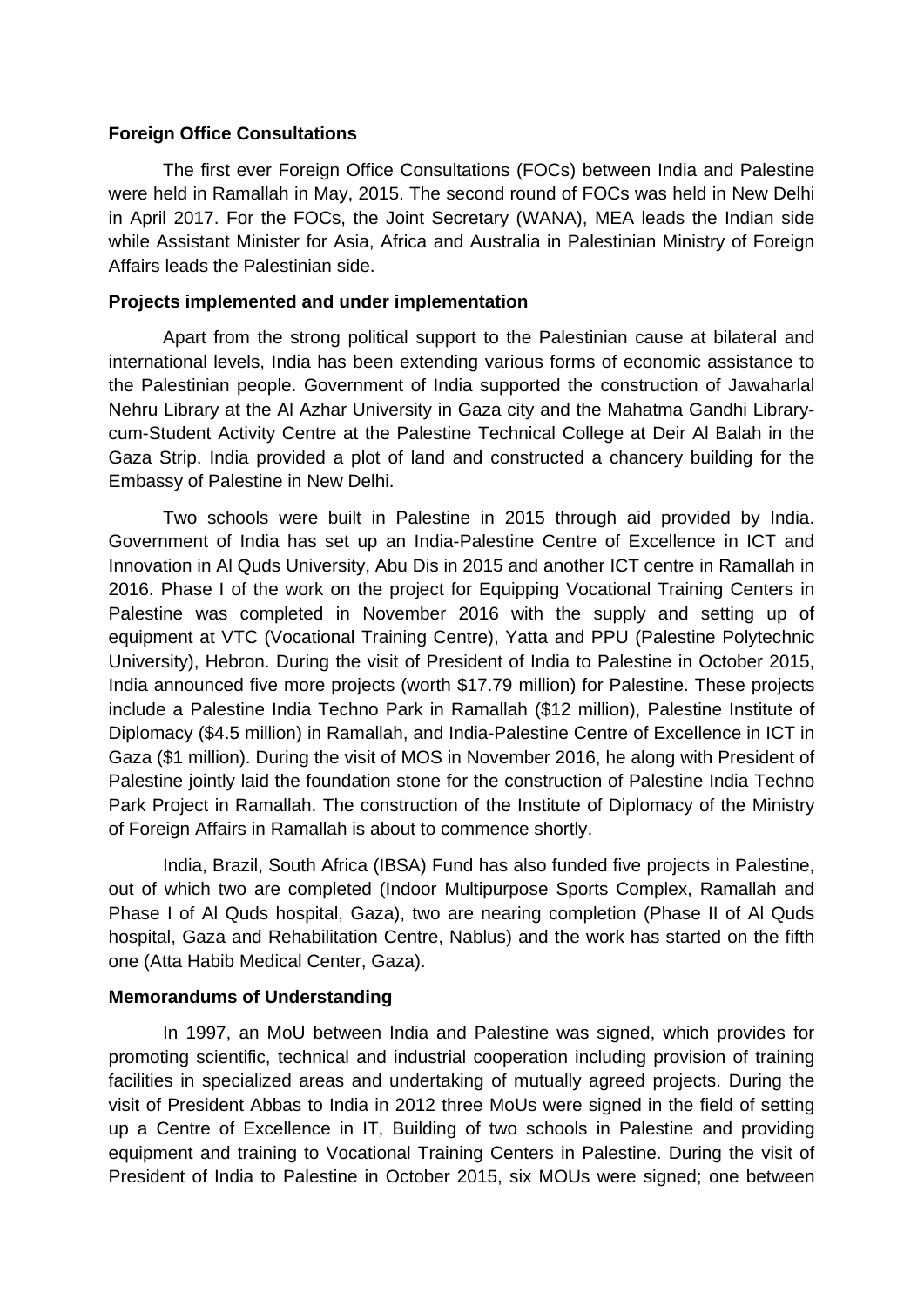the Palestinian Ministry of Culture and the Indian Council of Cultural Relations and the remaining five MOUs were signed between Indian and Palestinian Universities. During the State Visit of President Mahmoud Abbas to India in May 2017, six MOUs were signed in the fields of Agriculture, Health, Youth Affairs & Sports, Information Technology, Visa Exemption for Diplomatic & Official Passport Holders and an MOU between PTI and WAFA (Palestinian News Agency).

### **Financial Support**

India has so far extended budgetary and project support of US\$ 60 million to Palestine. During the visit of President Abbas to India in the year 2008, India announced a grant of US\$ 10 million as budgetary support and this was transferred to Palestinein March 2009. During the visit of President Abbas to India in February 2010, India announced a budgetary support of US\$ 10 million and this was transferred in the month of March 2010. Again in 2012, during the visit of President Abbas India announced a grant of US\$ 10 million as budgetary support to Palestine. During the year 2015, India provided a total of US\$ 9 million as financial assistance to Palestine; US\$ 4 million was provided as project assistance towards the reconstruction of Gaza (on 12 January 2015), and US\$ 5million was provided as budgetary assistance (on 12 October 2015).

## **Scholarships and ITEC training for Palestinian Nationals**

## **ICCR**

India offers 50 scholarships for Palestinian Nationals under the General Cultural Scholarship Scheme (GCSC) of the Indian Council for Cultural Relations (ICCR) for higher studies in India.

# ITEC

150 slots are offered to Palestine under the ITEC programme for training courses in India aimed at capacity building and skill enhancement. Around 800 Palestinians have availed training under the ITEC programme.

### **Indian Visas for Palestinian Nationals**

On September 25, 2013 the Representative Office of India, Ramallah started issuing Visas from its Office. Palestinian nationals can also obtain e-Visas to visit India as part of Visa on Arrival facility launched in 2014.

### **Trade**

Since, trade between India and Palestine is channelized through Israel, complete trade statistics are not available. Limited data suggests that India-Palestine bilateral trade stands at around US\$ 40 million. In terms of sectors, automotive spare parts, medical tourism, agro-products, textiles, fabrics, yarns, readymade garments, household appliances, stationery products, leather and leather products, agrochemicals, plastic products, sanitary wares, marble and granites, pharmaceuticals and engineering goods are areas of interest to Indian manufacturers and exporters. In 2014, Indian engineering consulting firm, HOLTEC Consulting won a tender to prepare a